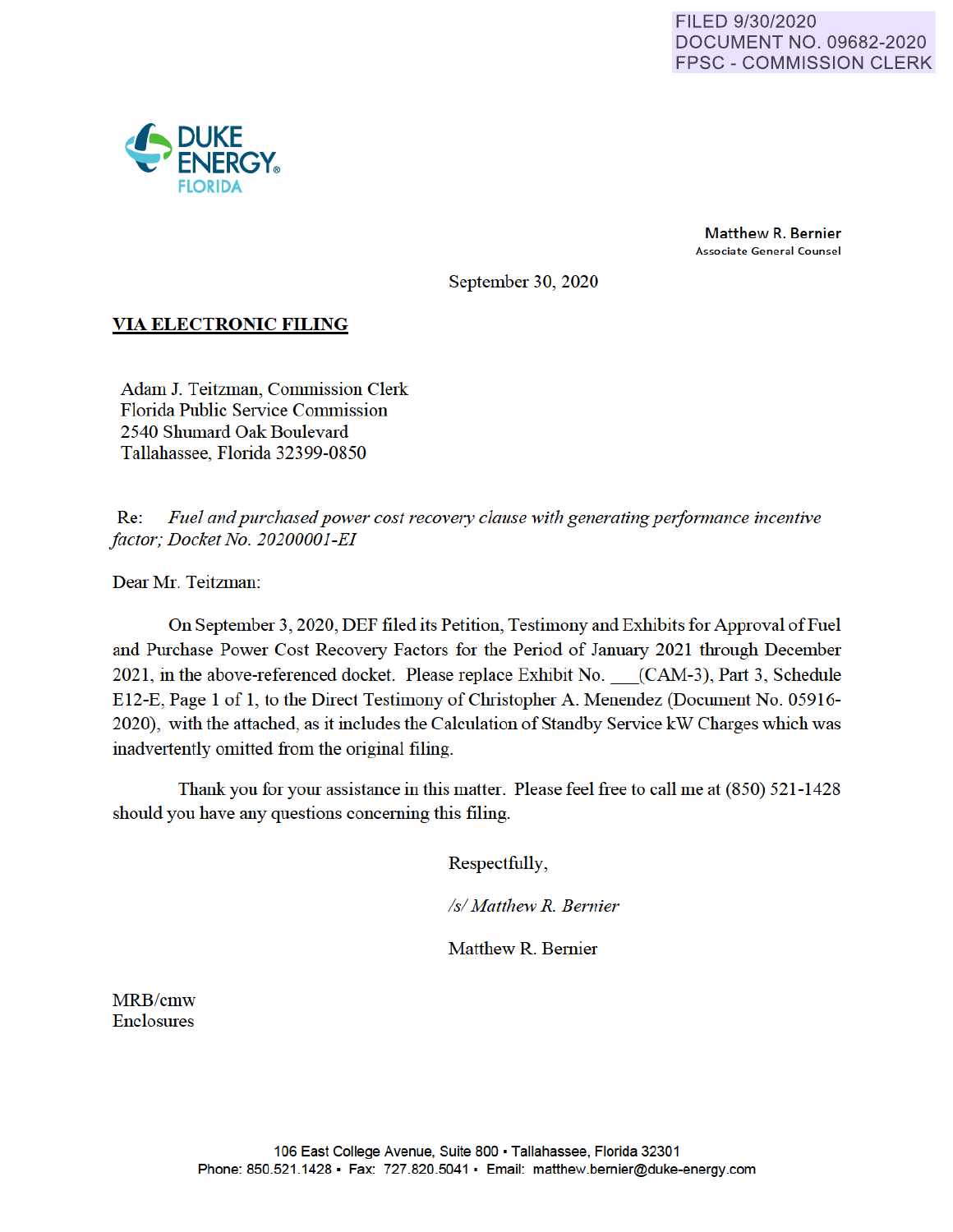## **CERTIFICATE OF SERVICE**

I HEREBY CERTIFY that a true and correct copy of the foregoing has been furnished via electronic mail to the following this 30<sup>th</sup> day of September, 2020.

*/s/ Matthew R. Bernier*

|                                   | Attorney                           |
|-----------------------------------|------------------------------------|
| <b>Suzanne Brownless</b>          | J.R. Kelly / T. David              |
| Office of General Counsel         | Office of Public Counsel           |
| FL Public Service Commission      | 111 W. Madison St., Room 812       |
| 2540 Shumard Oak Blvd.            | Tallahassee, FL 32399-1400         |
| Tallahassee, FL 32399-0850        | kelly.jr@leg.state fl.us           |
| sbrownle@psc.state fl.us          | david.tad@leg.state.fl.us          |
| J. Beasley / J. Wahlen / M. Means | Paula K. Brown                     |
| Ausley McMullen                   | <b>Regulatory Affairs</b>          |
| P.O. Box 391                      | Tampa Electric Company             |
| Tallahassee, FL 32302             | P.O. Box 111                       |
| jbeasley@ausley.com               | Tampa, FL 33601-0111               |
| jwahlen@ausley.com                | regdept@tecoenergy.com             |
| mmeans@ausley.com                 |                                    |
|                                   | Maria Moncada / David Lee          |
| Russell A. Badders                | Florida Power & Light Company      |
| <b>Gulf Power Company</b>         | 700 Universe Blvd. (LAW/JB)        |
| One Energy Place, Bin 100         | Juno Beach, FL 33408-0420          |
| Pensacola, FL 32520-0100          | maria moncada@fpl.com              |
| russell.badders@nexteraenergy.com | david.lee@fpl.com                  |
| Kenneth A. Hoffman                | James Brew / Laura W. Baker        |
| Florida Power & Light Company     | <b>Stone Law Firm</b>              |
| 134 W. Jefferson Street           | 1025 Thomas Jefferson St., N.W.    |
| Tallahassee, FL 32301-1713        | Suite 800 West                     |
| ken hoffman@fpl.com               | Washington, DC 20007               |
|                                   | jbrew@smxblaw.com                  |
| Jon C. Moyle, Jr.                 | lwb@smxblaw.com                    |
| Moyle Law Firm, P.A.              |                                    |
| 118 North Gadsden Street          | <b>Mike Cassel</b>                 |
| Tallahassee, FL 32301             | Florida Public Utilities Company   |
| jmoyle@moylelaw.com               | 208 Wildlight Avenue               |
| mqualls@moylelaw.com              | Yulee, FL 32097                    |
|                                   | mcassel@fpuc.com                   |
|                                   | <b>Beth Keating</b>                |
|                                   | Gunster, Yoakley & Stewart, P.A.   |
|                                   | 215 South Monroe Street, Suite 601 |
|                                   | Tallahassee, FL 32301              |
|                                   | bkeating@gunster.com               |